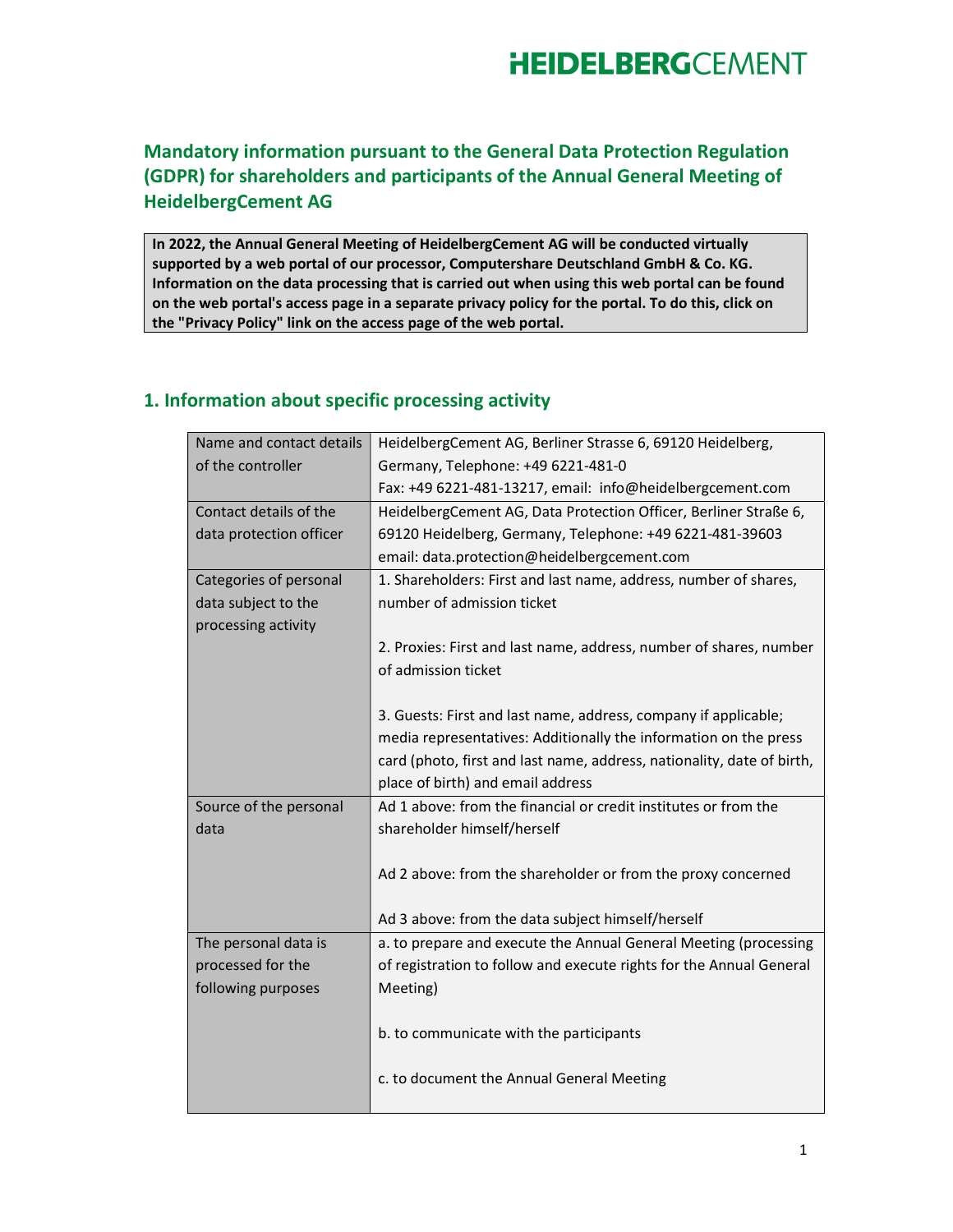|                          | d. to fulfill supervisory provisions, to fulfill commercial and tax     |
|--------------------------|-------------------------------------------------------------------------|
|                          | retention obligations, to fulfill provisions pursuant to the Stock      |
|                          | <b>Corporation Act</b>                                                  |
|                          |                                                                         |
|                          | e. to carry out analyses and statistics related to the Annual           |
|                          | <b>General Meeting</b>                                                  |
|                          |                                                                         |
|                          | f. to prevent illegal activities (firstly, in connection with the       |
|                          | execution of shareholders' rights, but also to prevent unauthorized     |
|                          | access to the Annual General Meeting)                                   |
| Legal basis for the data | Legal basis for the data processing under                               |
| processing of the        |                                                                         |
| purposes mentioned       | a. above is: Art. 6(1) c) GDPR in conjunction with the Stock            |
| under a.-f.              | Corporation Act (Sections 118 ff. AktG in conjunction with the law      |
|                          | on measures in company law, cooperative law, association law,           |
|                          | foundation law and residential property law to combat the effects       |
|                          | of the COVID-19 pandemic ("Covid-19-Act")) as well as Art. 6(1) a)      |
|                          | GDPR for guests (press representatives)                                 |
|                          |                                                                         |
|                          | b. above is: Art. $6(1)$ c) GDPR in conjunction with the Stock          |
|                          | Corporation Act (Sections 118 ff. AktG in conjunction with § 1          |
|                          | COVID-19-Act), in case that facts are mandatory to be resolved or       |
|                          | Art. 6(1) f) GDPR, in case that communication is not required on        |
|                          | legal grounds, but serves the cause. The legitimate interest of the     |
|                          | controller as a rule is to provide an additional service to the         |
|                          | Annual General Meeting's participants (information about the            |
|                          | Annual General Meeting, answering the shareholders' questions)          |
|                          |                                                                         |
|                          | and thus ensuring a smooth execution of the Annual General              |
|                          | Meeting.                                                                |
|                          |                                                                         |
|                          | c. above is: Art. 6(1) c) GDPR in conjunction with the Stock            |
|                          | Corporation Act (Sections 118 ff. AktG in conjunction with § 1          |
|                          | COVID-19-Act) as far as legal documentation requirements exist or       |
|                          | Art. 6(1) f) GDPR insofar as the controller has a legitimate interest   |
|                          | in the Annual General Meeting's documentation. The controller's         |
|                          | legitimate interest in these cases is as a rule to maintain             |
|                          | information about the Annual General Meeting in order to keep           |
|                          | legal evidence for the Annual General Meeting's participants or         |
|                          | third parties.                                                          |
|                          |                                                                         |
|                          | d. above is: Art. $6(1)$ c) GDPR in conjunction with the respective     |
|                          | specific statutory regulations                                          |
|                          |                                                                         |
|                          | e. above is: Art. 6(1) f) GDPR. The controller's legitimate interest is |
|                          | to identify developments, to act on them and to manage the              |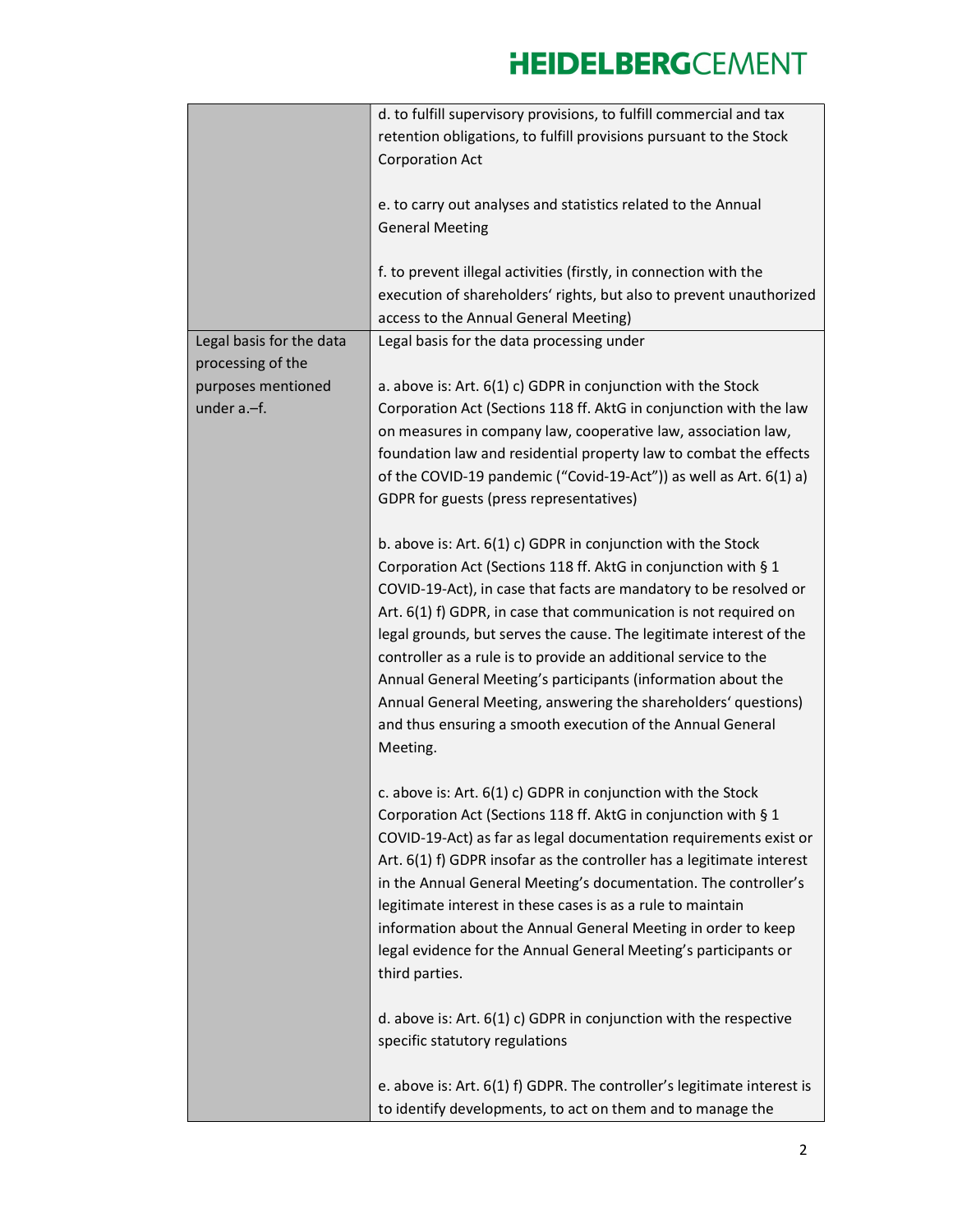|                          | company accordingly. Moreover, the Annual General Meeting's                 |
|--------------------------|-----------------------------------------------------------------------------|
|                          | analysis of the processes and contents serves the quality                   |
|                          | assurance and optimization of the company processes.                        |
|                          | f. above is: Art. 6(1) sentence 1 f) GDPR. The controller's                 |
|                          | legitimate interest is to protect the company, data subjects and            |
|                          | third persons from illegal activities and from physical, material or        |
|                          | immaterial damage.                                                          |
| Recipient or categories  | Controller<br>٠                                                             |
| of recipients of the     | External service providers (e.g. service providers for organizing<br>п      |
| personal data            | the Annual General Meeting, notaries, lawyers, auditors)                    |
|                          | Other shareholders<br>п                                                     |
|                          | Authorities, if necessary<br>п                                              |
| Necessity of the data    | For shareholders and proxies, there is a legal obligation to                |
| collection               | provide the personal data. Without the provision of the personal            |
|                          | data, the shareholders' rights cannot be exercised. For guests              |
|                          | there is no legal obligation to provide the personal data. The              |
|                          | data provision, however, is required for the execution of the               |
|                          | above mentioned purposes (especially the purpose mentioned                  |
|                          | under f.) Without the provision of the personal data, guests                |
|                          | cannot participate at the Annual General Meeting.                           |
| Place of processing and  | The data will be processed in Germany.                                      |
| transmission to third    |                                                                             |
| countries                | The service providers commissioned with the execution of the                |
|                          | Annual General Meeting are based in Germany.                                |
|                          | Data must be, if necessary, also transmitted to foreign authorities,        |
|                          | insofar as it is based on legal grounds.                                    |
|                          |                                                                             |
|                          | Hence, the above mentioned recipients may also be based in                  |
|                          | countries outside the European Economic Area ("third countries").           |
|                          | In third countries, the data protection level may possibly not              |
|                          | guaranteed to the same extent as in the European Economic Area.             |
|                          | If data is transmitted to a third country, we ensure that the               |
|                          | transmission thereof is executed only in accordance with the                |
|                          | statutory provisions (Chapter V GDPR).                                      |
| Duration for which the   | Guest data will be deleted 1 month after the execution of<br>$\blacksquare$ |
| personal data are stored | the Annual General Meeting                                                  |
|                          | The other personal data processed in connection with the<br>п               |
|                          | performance and organization of the Annual General                          |
|                          | Meeting will be deleted regularly after 3 years after the                   |
|                          | performance of the Annual General Meeting. However,                         |
|                          | the storage period is up to 10 years, insofar as there are                  |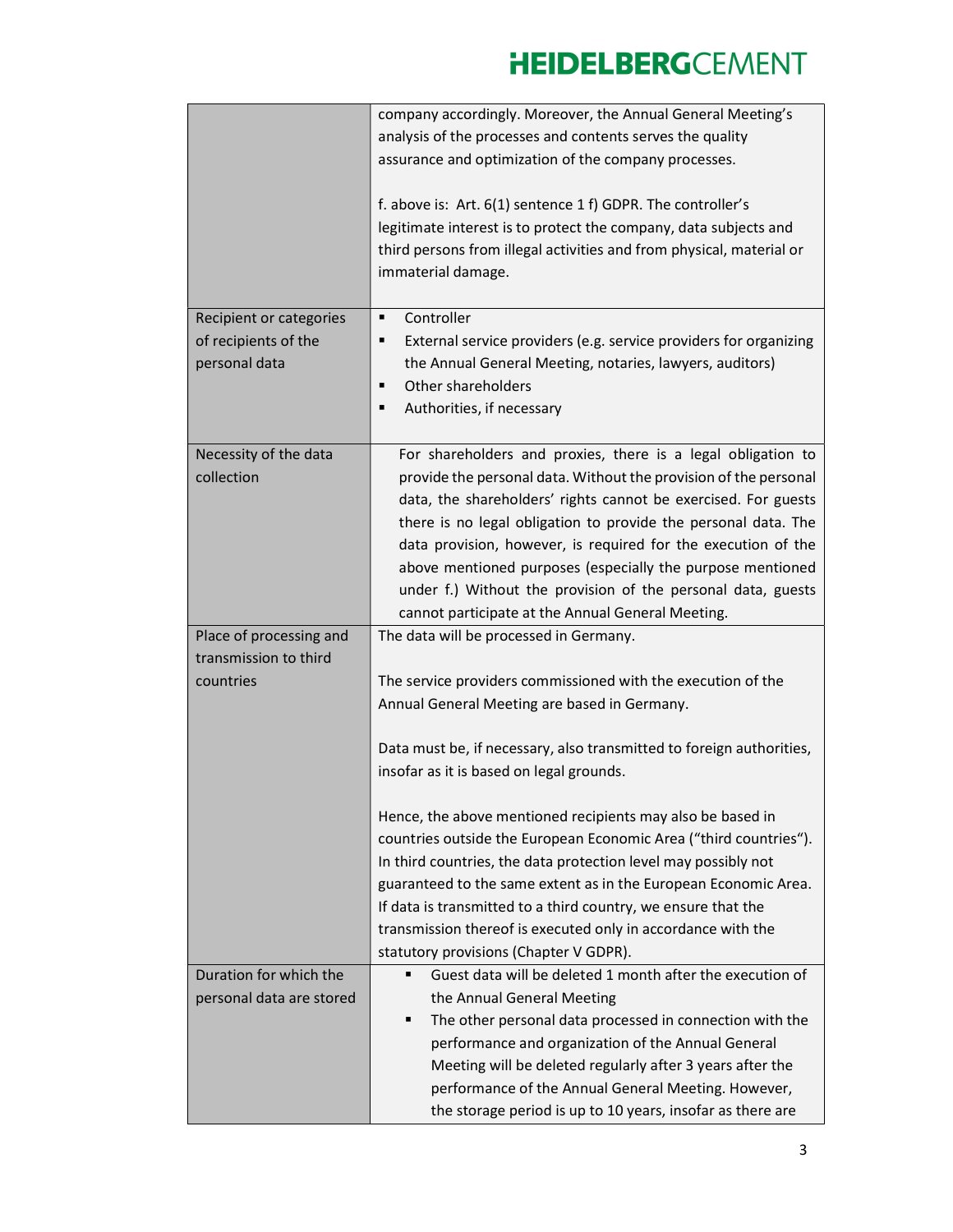| corresponding legal retention requirements for individual<br>records that contain personal data.                                                                                                                                                      |
|-------------------------------------------------------------------------------------------------------------------------------------------------------------------------------------------------------------------------------------------------------|
| In single cases the data are stored for a longer period, in<br>$\blacksquare$<br>case the controller has a legitimate interest to store the<br>data for a longer period than the aforementioned (e.g.<br>defending against or pursuing legal claims). |
|                                                                                                                                                                                                                                                       |

### 2. Your rights as data subject

As a data subject, you may contact our data protection officer at any any time with an informal message under the contact data mentioned above, in order to exercise your rights in accordance with GDPR. These rights are as follows:

- the right to obtain information about the data processed as well as a copy of the data processed (Right of access, Art. 15 GDPR),
- the right to request rectification of inaccurate data or completion of incomplete data (Right of rectification, Art. 16 GDPR),
- the right to request erasure of personal data and in case that personal data was made public, the information to other controllers about the erasure request (Right of erasure, Art. 17 GDPR),
- the right to request restriction of processing (Right to restriction of processing, Art. 18 GDPR),
- $\blacksquare$  the right in the event that the conditions set out in Art. 20 GDPR are met to receive the personal data concerning yourself in a structured, commonly used and machine-readable format and the right to transmit those data to another controller for processing (Right to data portability, Art. 20 GDPR),
- the right, on grounds relating to your particular situation, to object at any time to processing of personal data concerning yourself which is based on Art. 6 (1) sentence 1 f) GDPR, with future effect (Right to object, Art. 21 GDPR); in such case, the controller no longer processes your personal data, unless the controller demonstrates compelling legitimate grounds for the processing which override your interests, rights and freedoms, or for the establishment, exercise or defence of legal claims.
- the right to withdraw a consent at any time in order to prevent data processing which is based on your consent. The withdrawal of consent shall not affect the lawfulness of processing based on the consent prior to the withdrawal (Right to withdrawal, Art. 7(3) GDPR),
- the right to lodge a complaint with a supervisory authority in accordance with Art. 77 GDPR. Pursuant to which you shall without prejudice to any other administrative or judicial remedy, in particular in the Member State of your habitual residence, place of work or place of the alleged infringement, lodge a complaint, if you consider that the processing of personal data relating to you infringes the GDPR.